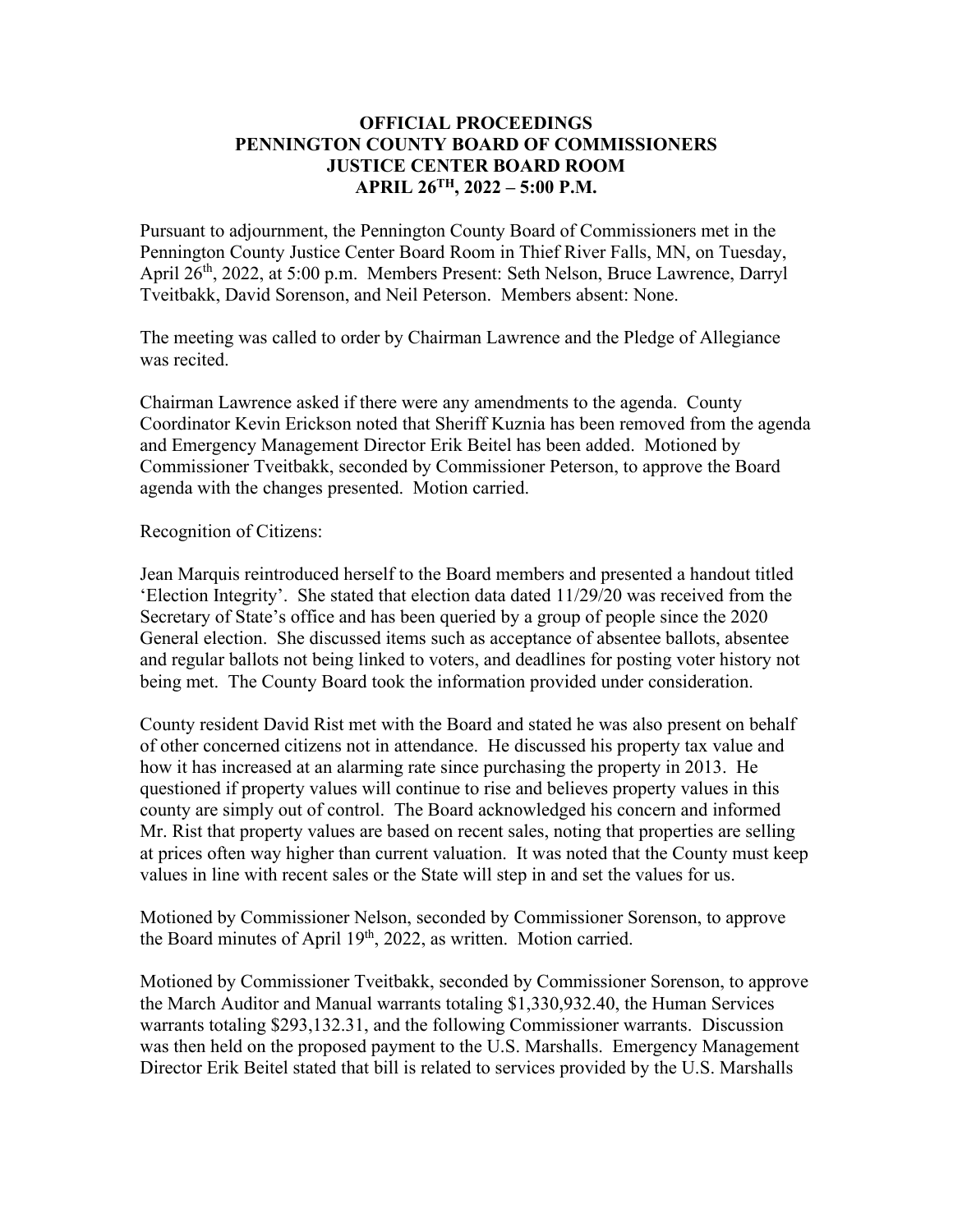in relation to the Eric Reinbold case/search. Hearing no further discussion, the motion was carried.

| <b>County Revenue</b> | \$67,735.09 |
|-----------------------|-------------|
| Road & Bridge         | \$13,097.36 |
| Ditch Funds           | \$3,560.74  |

Human Services Director Julie Sjostrand presented the Consent Agenda from the April 19th, 2022, Human Services Committee meeting. She noted the Personnel action as the retirement of Eligibility Worker Junelle Sparby effective December 30<sup>th</sup>, 2022. On a motion by Commissioner Nelson and seconded by Commissioner Peterson, the following recommendations of the Pennington County Human Service Committee for April 19, 2022 (detailed minutes on record) are hereby adopted:

## SECTION A

- I. To approve the March 15, 2022, Human Service Committee Meeting minutes.
- II. To approve the agency's personnel action as presented.
- III. A. To approve the "Every Student Succeeds Act" (ESSA) Service Agreement between Thief River Falls Public Schools and Pennington County Human Services as presented.

## SECTION B

I. To approve payment of the Agency's bills.

Ms. Sjostrand informed the Board that a mental health awareness event is being planned for August  $23^{rd}$ ,  $2022$ , in Thief River Falls. The event will feature a speaker who is a suicide survivor and award-winning author. In 2021, Pennington County was a sponsor of such an event, and she is requesting that the County be a sponsor once again. The Board took the information under advisement and requested that Ms. Sjostrand forward them the event information.

Inter-County Nursing Service Director Kayla Jore presented a COVID-19 update. She noted that the 'BA.2' variant is now dominant in MN. Pennington County has recently seen an increase in cases and hospitalizations. Vaccinations/boosters are encouraged, and clinics are still being held on a regular basis. Recent studies are being done on the longterm effects of COVID-19 and show that 10% of infection cases will result in long-term health issues.

Ms. Jore stated that their Joint Powers Board is wanting to update the services agreement between Pennington and Red Lake counties, and she presented a draft agreement. Changes include the deletion of homemaking services (no longer provided) and new agreement dates. With the new agreement, they are changing their name to 'Pennington & Red Lake County Public Health & Home Care'. Motioned by Commissioner Peterson, seconded by Commissioner Tveitbakk, to approve the revised agreement as presented and discussed above. Discussion followed with Commissioner Lawrence noting that County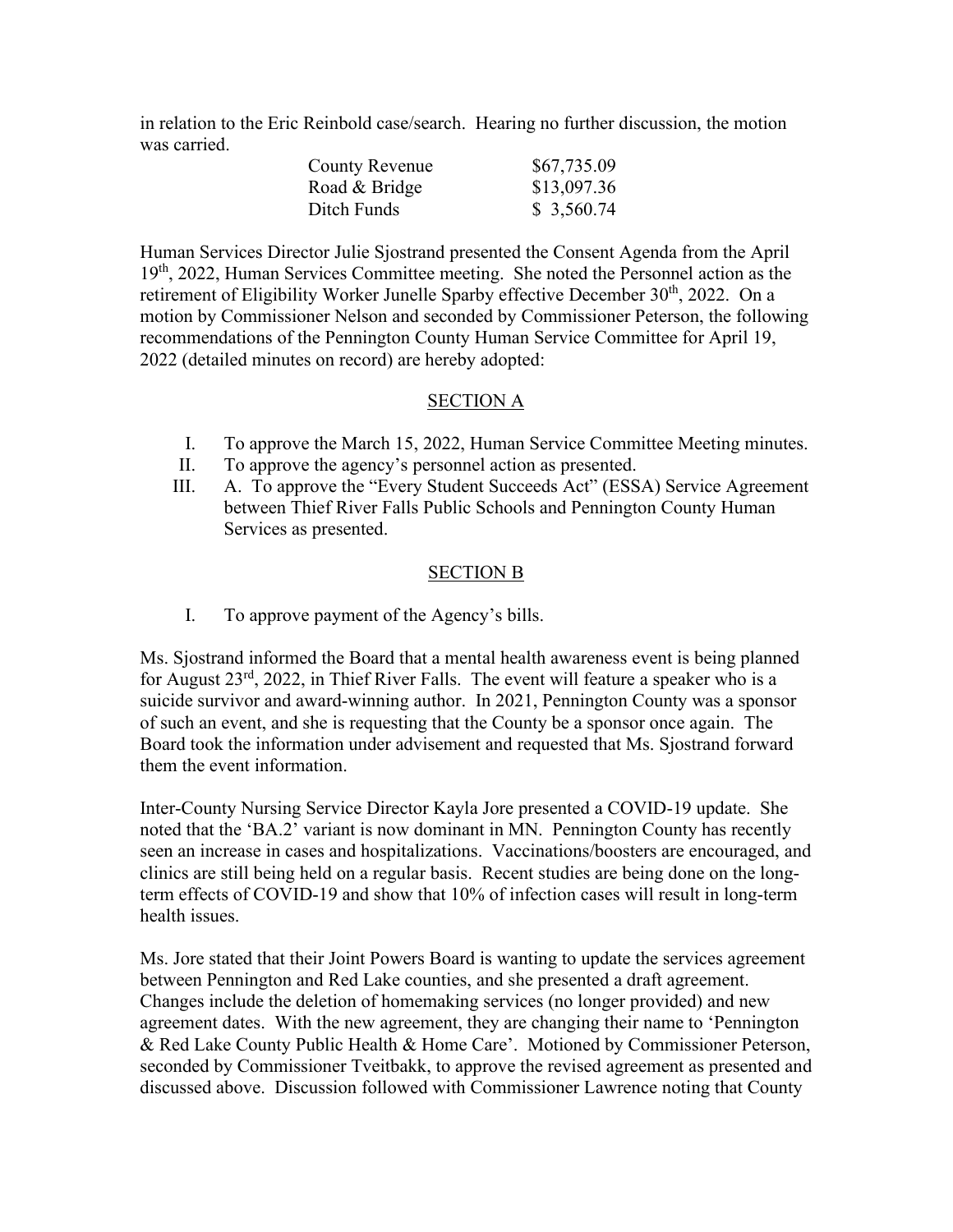Attorney Seamus Duffy has reviewed and approved the proposed agreement. Following discussion, the motion carried.

Emergency Management Director Erik Beitel and County Engineer Mike Flaagan presented an update on county conditions following recent weather events. The heavy snow and rain resulted in overland and river flooding, with approximately 60 roads and crossings impacted. Estimated flood damages across the county and a state of emergency declaration were discussed.

The following resolution was introduced by Commissioner Peterson, seconded by Commissioner Sorenson.

## **RESOLUTION DECLARING STATE OF EMERGENCY**

**WHEREAS**, the storm events beginning Wednesday, April 20<sup>th</sup>, 2022, have caused a significant amount of public and private property damage, and

**WHEREAS**, pursuant to Minnesota Statute 12.29, the Pennington County Director of Emergency Management, requests the Chair of the County Board of Commissioners declare Pennington County in a State of Local Emergency.

**NOW, THEREFORE, BE IT RESOLVED,** that Bruce Lawrence, Chair of the County Board of Commissioners, declares Pennington County in a State of Emergency for conditions resulting from the storm events beginning on April  $20<sup>th</sup>$ , 2022.

Discussion was held on the state threshold for funding, which is \$27,000. It was noted that federal and State reimbursement is 100% and 75%, respectively. Following discussion, the motion was carried.

Commissioner Tveitbakk questioned the flood damage in the county. Mr. Beitel and Mr. Flaagan discussed road damage ranging from complete washouts to just having the gravel washed away only. Engineer Flaagan stated some washouts were large enough to hold a vehicle.

County Engineer Mike Flaagan presented the following two quotes received for 2022 road shouldering, which is considered annual maintenance.

| <b>Thygeson Construction</b> | \$110,437.44 |
|------------------------------|--------------|
| Davidson Construction        | \$120,278.40 |

The Engineer recommended approval of the quote by Thygeson Construction. Motioned by Commissioner Nelson, seconded by Commissioner Peterson, to approve the quote of Thygeson Construction in the amount of \$110,437.44 for road shouldering in 2022. Motion carried.

SWCD District Manager Peter Nelson joined Engineer Flaagan at this time. Mr. Flaagan informed the Board that the following bids for CP57-22-07 (CD#96 slope repair) were opened on April  $18<sup>th</sup>$ , 2022, as dually advertised:

| Davidson Construction         | \$595,783.00 |
|-------------------------------|--------------|
| <b>Quality Spray Foam LLC</b> | \$597,000.90 |
| (DBA Anderson Excavating)     |              |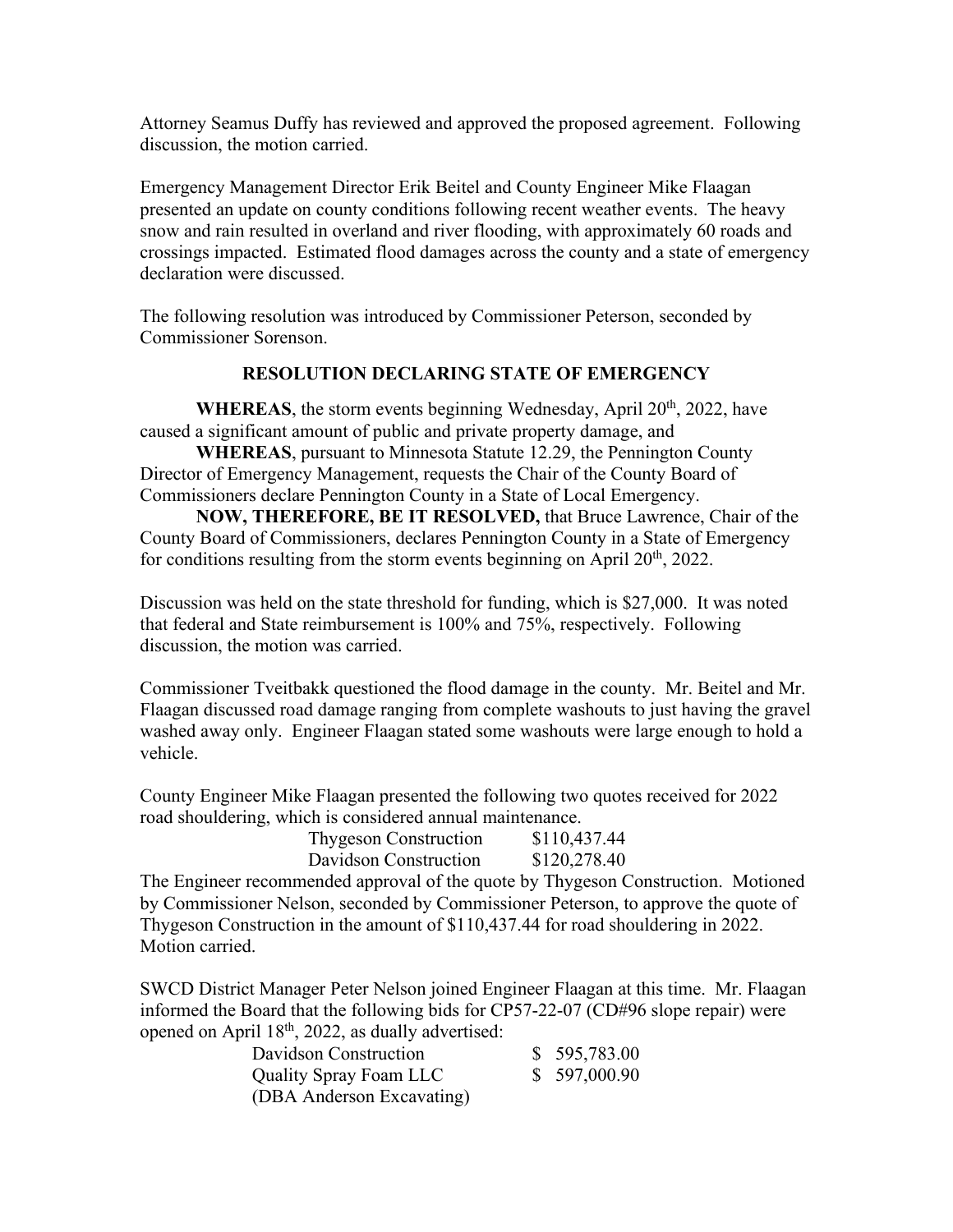| Olson Construction TRF Inc. | \$701,713.80   |
|-----------------------------|----------------|
| Lyle Wilkens, Inc.          | \$952,420.00   |
| R.J. Zavoral & Sons, Inc.   | \$994,234.80   |
| Sunram Construction, Inc.   | \$1,146,810.00 |

The Engineer's estimate for the project was \$748,190.00. Motioned by Commissioner Peterson, seconded by Commissioner Nelson, to approve the bid of Davidson Construction in the amount of \$595,783.00 for CP57-22-07 as the lowest and best bid received. Mr. Nelson noted that funding sources include the Clean Water Fund, One Watershed One Plan, a grant, and approximately \$20,000 from CD#96 funds. Following discussion, the motion was carried.

Motioned by Commissioner Peterson, seconded by Commissioner Tveitbakk, to approve a cost-share application through the Clean Water Fund for 75% funding of the CD#96 project; County cost is estimated at \$20,000. Motion carried.

Motioned by Commissioner Sorenson, seconded by Commissioner Tveitbakk, to approve the resignation of Highway Mechanic Dillon Cieklinski effective May 3<sup>rd</sup>, 2022. Motion carried.

Motioned by Commissioner Tveitbakk, seconded by Commissioner Peterson, to authorize the County Engineer to post/advertise for the position of Highway Mechanic. Motion carried.

County Auditor-Treasurer Items:

The following resolution was introduced by Commissioner Tveitbakk, seconded by Commissioner Sorenson, and upon vote was unanimously carried.

### **RESOLUTION**

# **APPROVING PENNINGTON COUNTY'S APPLICATION FOR FUNDING FROM THE BALLOT DROP BOX GRANT PROGRAM**

**WHEREAS**, Minnesota counties are responsible for administering elections, which includes the purchase and maintenance of supplies and election equipment, including accessible voting equipment; and

**WHEREAS,** the Minnesota Legislature has expressed a desire to have minimum security requirements and standards regarding the establishment of a 24-hour ballot drop box program; and

**WHEREAS**, the Minnesota Secretary of State's Office has up to \$15,000.00 in grant funding available per drop box location, which is designed to cover the cost of purchasing the drop box and the required video monitoring equipment; installation of the drop box and equipment; and video monitoring related out-of-pocket costs; and

**WHEREAS**, to receive funding from the Drop Box Grant Program, counties must submit a Grant Application to the Minnesota Secretary of State by May 16<sup>th</sup>, 2022.